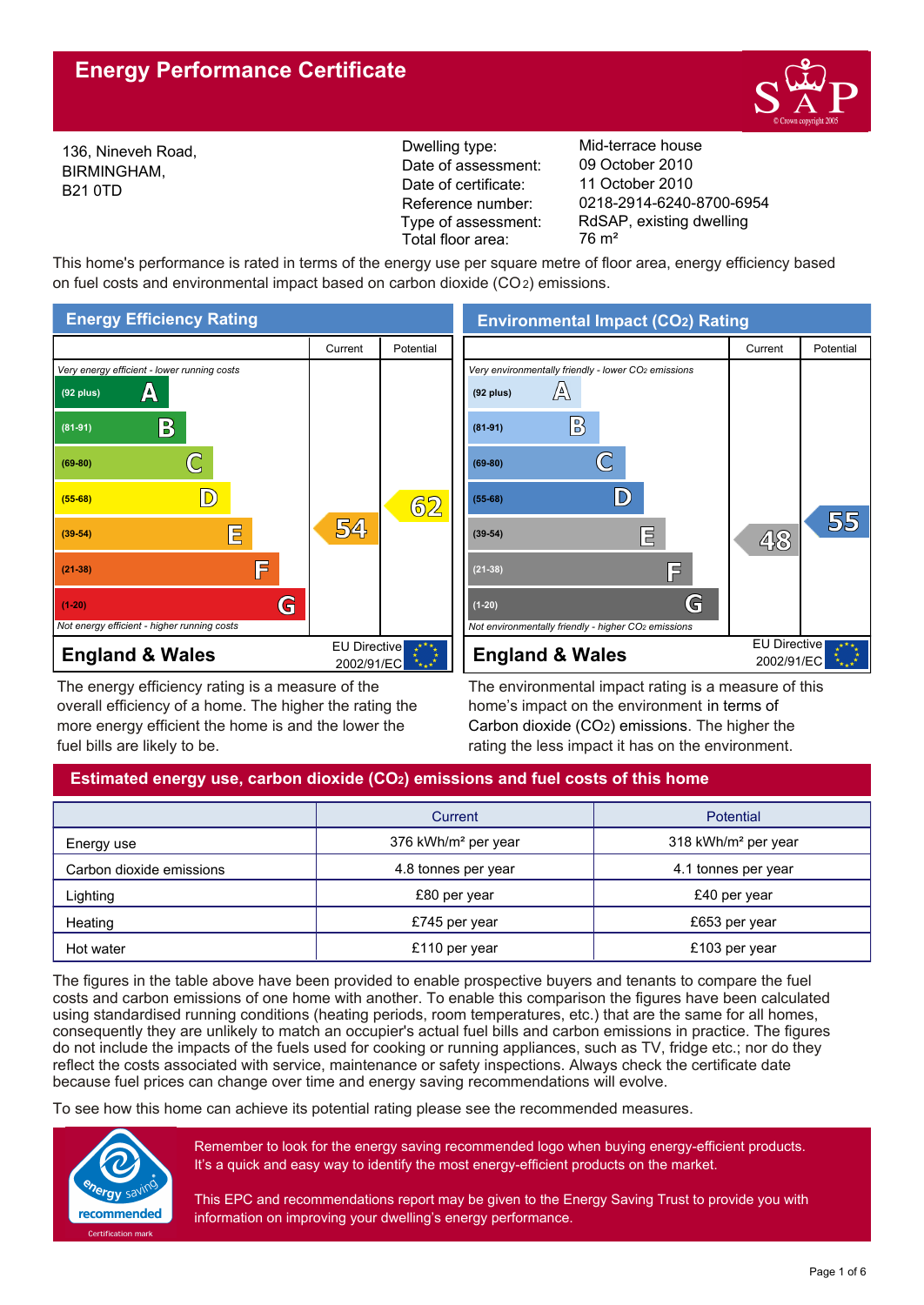### **About this document**

The Energy Performance Certificate for this dwelling was produced following an energy assessment undertaken by a qualified assessor, accredited by Elmhurst Energy Systems Ltd, to a scheme authorised by the Government. This certificate was produced using the RdSAP 2005 assessment methodology and has been produced under the Energy Performance of Buildings (Certificates and Inspections) (England and Wales) Regulations 2007 as amended. A copy of the certificate has been lodged on a national register.

| Assessor's accreditation number: | EES/001973                                                      |
|----------------------------------|-----------------------------------------------------------------|
| Assessor's name:                 | Mr. Jason Singh                                                 |
| Company name/trading name:       | Jason Singh                                                     |
| Address:                         | 61 Brandon Road, Hall Green, Birmingham, West Midlands, B28 8DX |
| Phone number:                    | 01217 770301                                                    |
| Fax number:                      |                                                                 |
| E-mail address:                  | info@green-birmingham.co.uk                                     |
| Related party disclosure:        | No related party                                                |
|                                  |                                                                 |

### **If you have a complaint or wish to confirm that the certificate is genuine**

Details of the assessor and the relevant accreditation scheme are as above. You can get contact details of the accreditation scheme from their website at www.elmhurstenergy.co.uk together with details of their procedures for confirming authenticity of a certificate and for making a complaint.

### **About the building's performance ratings**

The ratings on the certificate provide a measure of the building's overall energy efficiency and its environmental impact, calculated in accordance with a national methodology that takes into account factors such as insulation, heating and hot water systems, ventilation and fuels used. The average Energy Efficiency Rating for a dwelling in England and Wales is band E (rating 46).

Not all buildings are used in the same way, so energy ratings use 'standard occupancy' assumptions which may be different from the specific way you use your home. Different methods of calculation are used for homes and for other buildings. Details can be found at www.communities.gov.uk/epbd.

Buildings that are more energy efficient use less energy, save money and help protect the environment. A building with a rating of 100 would cost almost nothing to heat and light and would cause almost no carbon emissions. The potential ratings on the certificate describe how close this building could get to 100 if all the cost effective recommended improvements were implemented.

### **About the impact of buildings on the environment**

One of the biggest contributors to global warming is carbon dioxide. The way we use energy in buildings causes emissions of carbon. The energy we use for heating, lighting and power in homes produces over a quarter of the UK's carbon dioxide emissions and other buildings produce a further one-sixth.

The average household causes about 6 tonnes of carbon dioxide every year. Adopting the recommendations in this report can reduce emissions and protect the environment. You could reduce emissions even more by switching to renewable energy sources. In addition there are many simple everyday measures that will save money, improve comfort and reduce the impact on the environment. Some examples are given at the end of this report.

### **Visit the Department for Communities and Local Government website at www.communities.gov.uk/epbd to:**

- Find how to confirm the authenticity of an energy performance certificate •
- Find how to make a complaint about a certificate or the assessor who produced it •
- Learn more about the national register where this certificate has been lodged the Department is the controller of the data on the register for Data Protection Act 1998 purposes
- Learn more about energy efficiency and reducing energy consumption •

Further information about Energy Performance Certificates can be found under Frequently Asked Questions at www.epcregister.com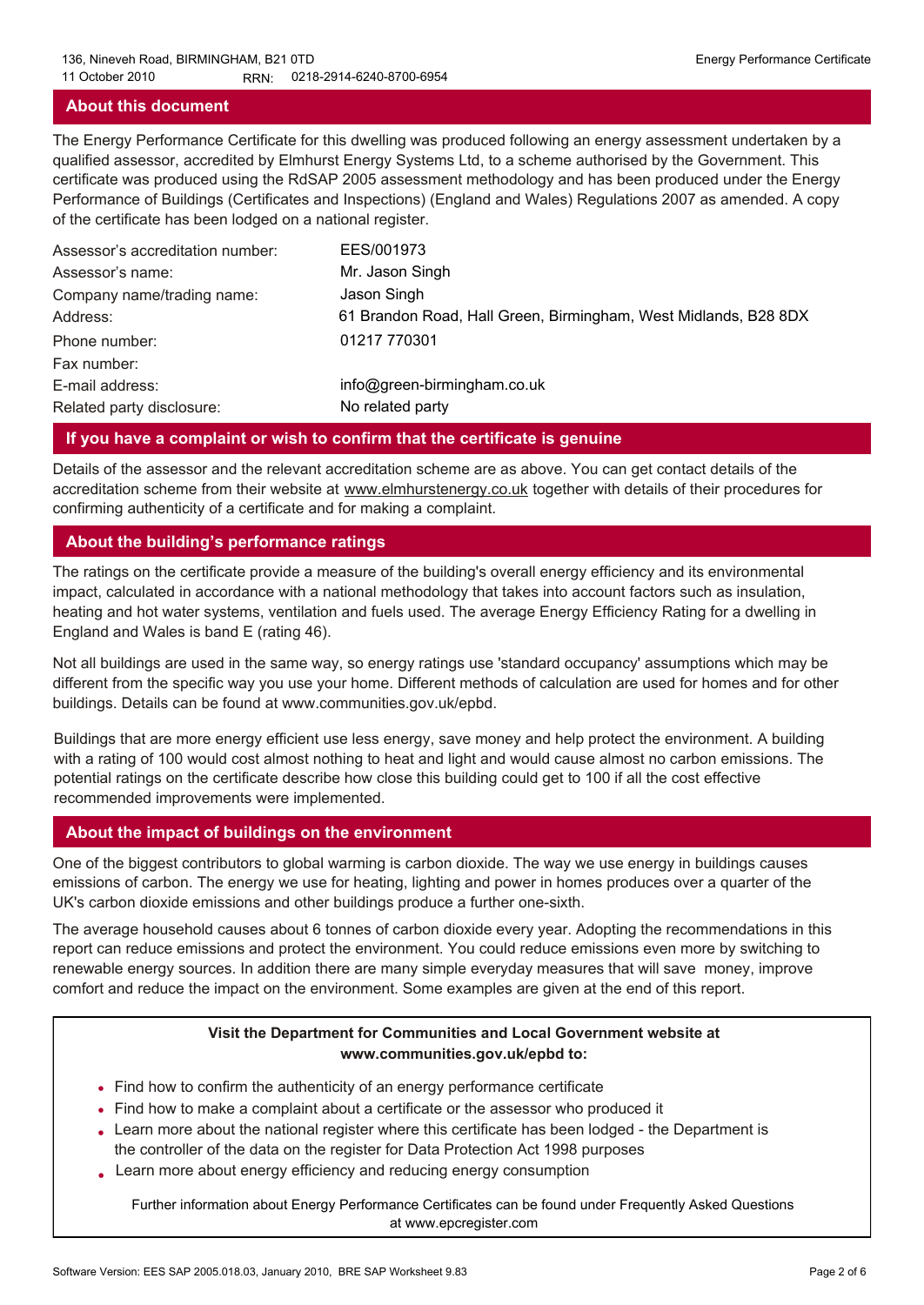136, Nineveh Road, BIRMINGHAM, B21 0TD Date of certificate:

Reference number: 0218-2914-6240-8700-6954 11 October 2010

# **Summary of this home's energy performance related features**

The table below gives an assessment of the key individual elements that have an impact on this home's energy and environmental performance. Each element is assessed by the national calculation methodology against the following scale: Very poor / Poor / Average / Good / Very good. The assessment does not take into consideration the physical condition of any element. 'Assumed' means that the insulation could not be inspected and an assumption has been made in the methodology based on age and type of construction.

|                                  | Description                                                                                  |                          | Current performance  |  |
|----------------------------------|----------------------------------------------------------------------------------------------|--------------------------|----------------------|--|
| <b>Elements</b>                  |                                                                                              | <b>Energy Efficiency</b> | Environmental        |  |
| Walls                            | Solid brick, as built, no insulation (assumed)<br>Cavity wall, as built, insulated (assumed) | Very poor<br>Good        | Very poor<br>Good    |  |
| Roof                             | Pitched, no insulation (assumed)<br>Flat, insulated (assumed)                                | Very poor<br>Average     | Very poor<br>Average |  |
| Floor                            | Suspended, no insulation (assumed)                                                           |                          |                      |  |
| <b>Windows</b>                   | Mostly double glazing                                                                        | Good                     | Good                 |  |
| Main heating                     | Boiler and radiators, mains gas                                                              | Good                     | Good                 |  |
| Main heating controls            | Programmer, no room thermostat                                                               | Very poor                | Very poor            |  |
| Secondary heating                | None                                                                                         |                          |                      |  |
| Hot water                        | From main system                                                                             | Good                     | Good                 |  |
| Lighting                         | No low energy lighting                                                                       | Very poor                | Very poor            |  |
| Current energy efficiency rating |                                                                                              | E 54                     |                      |  |
|                                  | Current environmental impact (CO2) rating                                                    |                          | $E$ 48               |  |

**Low and zero carbon energy sources**

None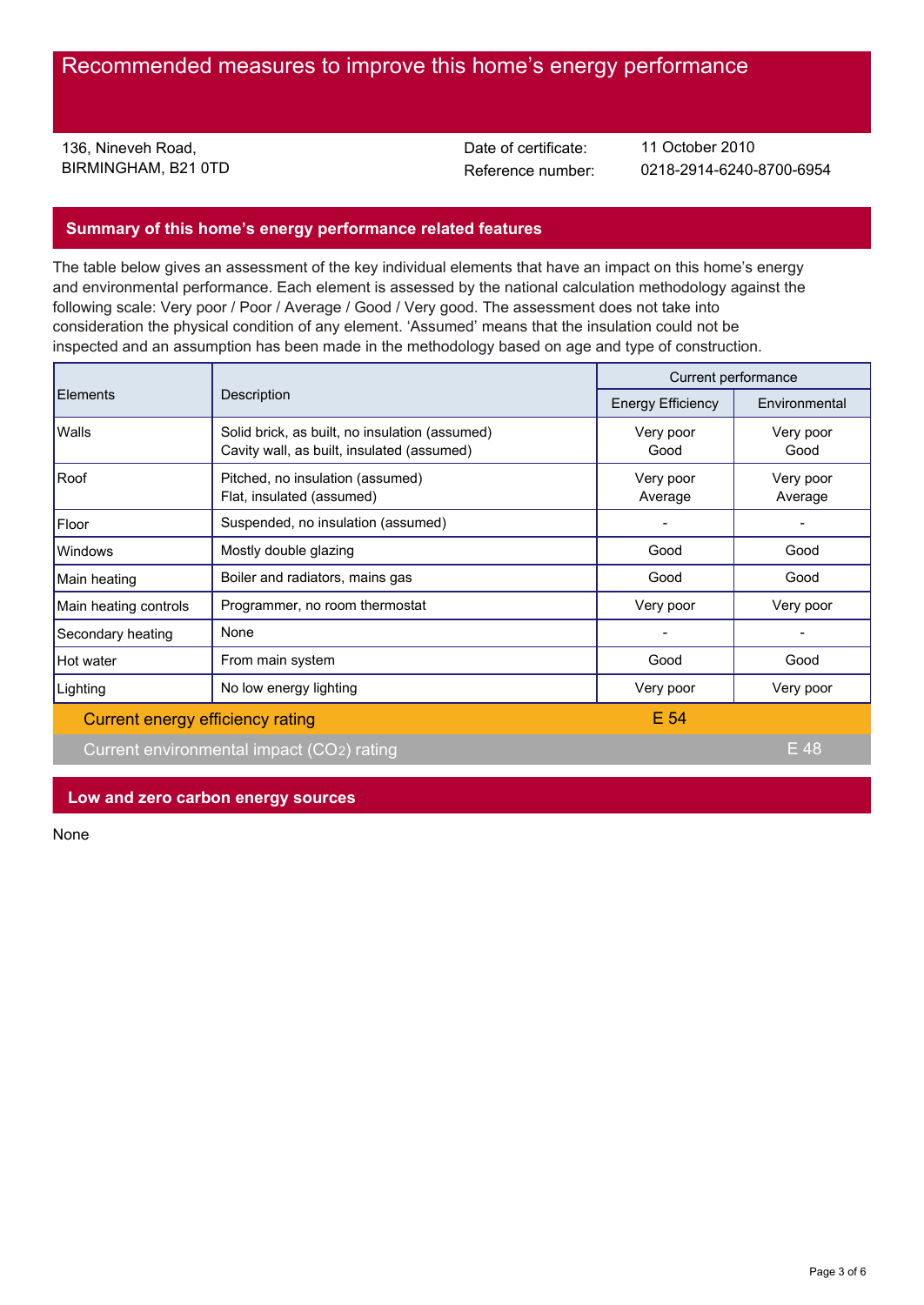# **Recommendations**

The measures below are cost effective. The performance ratings after improvement listed below are cumulative, that is they assume the improvements have been installed in the order that they appear in the table.

|                                             | <b>Typical savings</b> | Performance ratings after improvement |                      |
|---------------------------------------------|------------------------|---------------------------------------|----------------------|
| Lower cost measures (up to £500)            | per year               | Energy efficiency                     | Environmental impact |
| Low energy lighting for all fixed outlets   | £31                    | D 56                                  | E 49                 |
| 2 Upgrade heating controls                  | £107                   | D 62                                  | D 55                 |
| <b>Total</b>                                | £138                   |                                       |                      |
| Potential energy efficiency rating          |                        | D <sub>62</sub>                       |                      |
| Potential environmental impact (CO2) rating |                        |                                       | D 55                 |

### **Further measures to achieve even higher standards**

The further measures listed below should be considered in addition to those already specified if aiming for the highest possible standards for this home. However you should check the conditions in any covenants, planning conditions, warranties or sale contracts.

| 3 Solar water heating                        | £25  | D <sub>63</sub> | D 57 |
|----------------------------------------------|------|-----------------|------|
| 4 50 mm internal or external wall insulation | £96  | C 69            | D 64 |
| 5 Solar photovoltaic panels, 2.5 kWp         | £196 | C80             | C 74 |
| Enhanced energy efficiency rating            |      | C <sub>80</sub> |      |
| Enhanced environmental impact (CO2) rating   |      |                 | C 74 |

Improvements to the energy efficiency and environmental impact ratings will usually be in step with each other. However, they can sometimes diverge because reduced energy costs are not always accompanied by a reduction in carbon dioxide (CO2) emissions.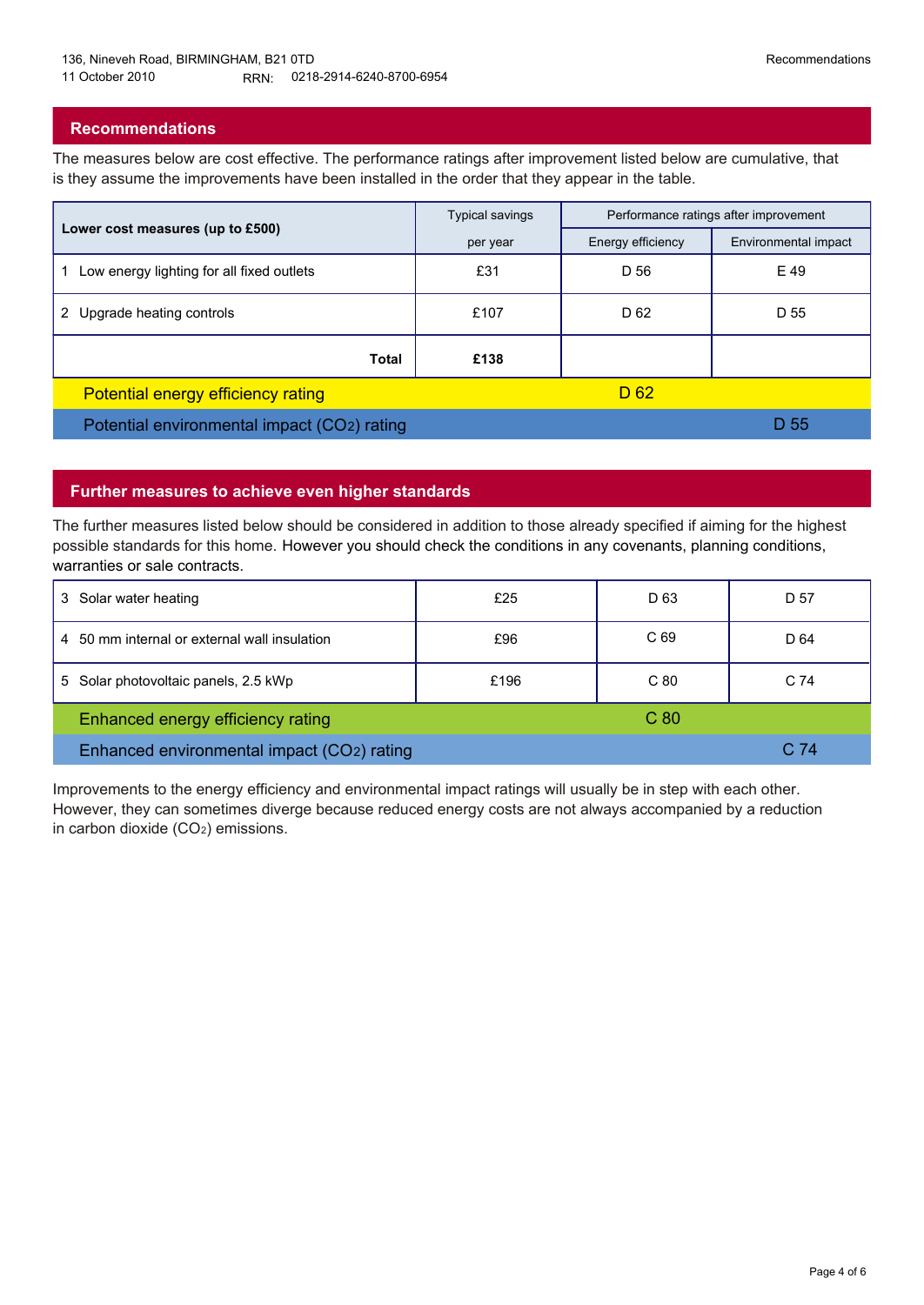# **About the cost effective measures to improve this home's performance ratings**

If you are a tenant, before undertaking any work you should check the terms of your lease and obtain approval from your landlord if the lease either requires it, or makes no express provision for such work.

### **Lower cost measures (typically up to £500 each)**

These measures are relatively inexpensive to install and are worth tackling first. Some of them may be installed as DIY projects. DIY is not always straightforward, and sometimes there are health and safety risks, so take advice before carrying out DIY improvements.

#### **1 Low energy lighting**

Replacement of traditional light bulbs with energy saving recommended ones will reduce lighting costs over the lifetime of the bulb, and they last up to 12 times longer than ordinary light bulbs. Also consider selecting low energy light fittings when redecorating; contact the Lighting Association for your nearest stockist of Domestic Energy Efficient Lighting Scheme fittings.

#### **2 Heating controls (room thermostat and thermostatic radiator valves)**

A room thermostat will increase the efficiency of the heating system by enabling the boiler to switch off when no heat is required; this will reduce the amount of energy used and lower fuel bills. Thermostatic radiator valves should also be installed, to allow the temperature of each room to be controlled to suit individual needs, adding to comfort and reducing heating bills provided internal doors are kept closed. For example, they can be set to be warmer in the living room and bathroom than in the bedrooms. Ask a competent heating engineer to install thermostatic radiator valves and a fully pumped system with the pump and the boiler turned off by the room thermostat. Thermostatic radiator valves should be fitted to every radiator except for the radiator in the same room as the room thermostat. Remember the room thermostat is needed as well as the thermostatic radiator valves, to enable the boiler to switch off when no heat is required.

### **About the further measures to achieve even higher standards**

Further measures that could deliver even higher standards for this home. You should check the conditions in any covenants, planning conditions, warranties or sale contracts before undertaking any of these measures. If you are a tenant, before undertaking any work you should check the terms of your lease and obtain approval from your landlord if the lease either requires it, or makes no express provision for such work.

#### **3 Solar water heating**

A solar water heating panel, usually fixed to the roof, uses the sun to pre-heat the hot water supply. This will significantly reduce the demand on the heating system to provide hot water and hence save fuel and money. The Solar Trade Association has up-to-date information on local installers and any grant that may be available.

#### **4 Internal or external wall insulation**

Solid wall insulation involves adding a layer of insulation to either the inside or the outside surface of the external walls, which reduces heat loss and lowers fuel bills. As it is more expensive than cavity wall insulation it is only recommended for walls without a cavity, or where for technical reasons a cavity cannot be filled. Internal insulation, known as dry-lining, is where a layer of insulation is fixed to the inside surface of external walls; this type of insulation is best applied when rooms require redecorating and can be installed by a competent DIY enthusiast. External solid wall insulation is the application of an insulant and a weather-protective finish to the outside of the wall. This may improve the look of the home, particularly where existing brickwork or rendering is poor, and will provide long-lasting weather protection. Further information can be obtained from the National Insulation Association (www.nationalinsulationassociation.org.uk). It should be noted that planning permission might be required.

#### **5 Solar photovoltaic (PV) panels**

A solar PV system is one which converts light directly into electricity via panels placed on the roof with no waste and no emissions. This electricity is used throughout the home in the same way as the electricity purchased from an energy supplier. The British Photovoltaic Association has up-to-date information on local installers who are qualified electricians and on any grant that may be available. Planning restrictions may apply in certain neighbourhoods and you should check this with the local authority. Building Regulations apply to this work, so your local authority building control department should be informed, unless the installer is appropriately qualified and registered as such with a competent persons scheme<sup>1</sup>, and can therefore self-certify the work for Building Regulation compliance. The assessment does not include the effect of any feed-in tariff, which could appreciably increase the savings that are shown on this EPC for solar photovoltaic panels.